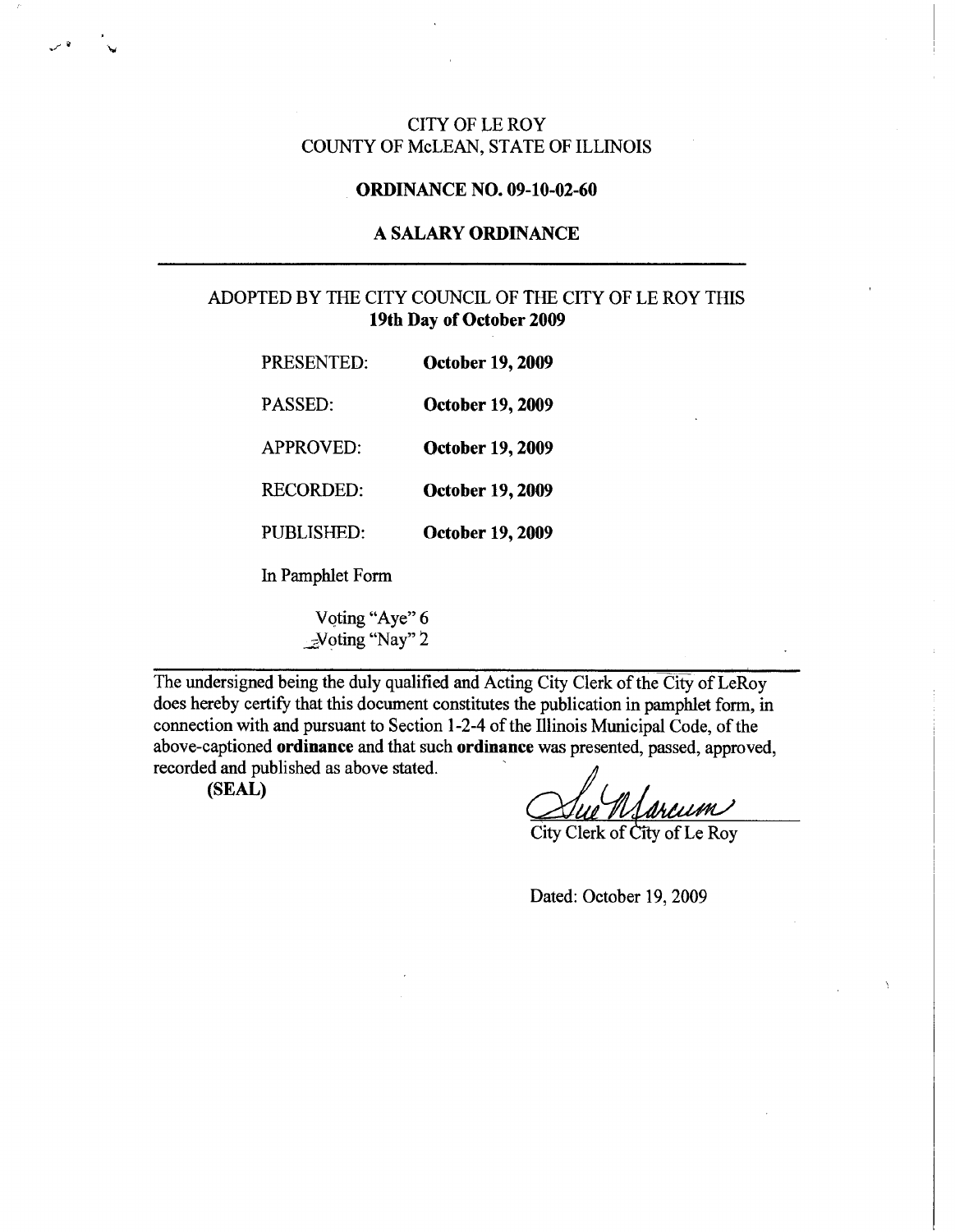WHEREAS, the Mayor and City Council of the City of LeRoy, McLean County, Illinois, an Illinois municipal corporation, have determined that it is appropriate to change the salaries and pay scales for various city employees and officers.

NOW, THEREFORE, BE IT ORDAINED, by the City Council of the City of LeRoy, in lawful meeting assembled as follows:

| <b>SECTION 1</b>            | <b>Annual Salary Schedule For Elected Officers</b>           |                                                              |                                     |         |                |  |  |
|-----------------------------|--------------------------------------------------------------|--------------------------------------------------------------|-------------------------------------|---------|----------------|--|--|
|                             | Mayor                                                        | \$4,800                                                      |                                     |         |                |  |  |
|                             | <b>City Clerk</b>                                            | \$1,200                                                      |                                     |         |                |  |  |
|                             | <b>Treasurer</b>                                             | \$1,200                                                      |                                     |         |                |  |  |
|                             | <b>Council Member</b>                                        |                                                              | \$100 per council meeting attended; |         |                |  |  |
|                             |                                                              | two paid absences per fiscal year                            |                                     |         |                |  |  |
| <b>SECTION II</b>           |                                                              | Salary and Pay Schedule For Appointed Officers and Employees |                                     |         |                |  |  |
|                             |                                                              | <b>MINIMUM</b>                                               | INTERMEDIATE MAXIMUM                |         | <b>MAXIMUM</b> |  |  |
| <b>POLICE DEPARTMENT</b>    |                                                              |                                                              |                                     |         |                |  |  |
| POLICE CHIEF                |                                                              |                                                              |                                     |         | \$55,000       |  |  |
| <b>POLICE SERGEANT</b>      |                                                              | \$1 per hour more than highest paid patrol officer           |                                     |         |                |  |  |
| <b>PUBLIC WORKS</b>         |                                                              |                                                              |                                     |         |                |  |  |
| <b>SUPERINTENDENT</b>       |                                                              |                                                              |                                     |         | \$55,000       |  |  |
|                             | <b>ASSIST PW/SEWER SUPERINTENDENT</b>                        |                                                              |                                     |         | \$52,000       |  |  |
|                             | <b>WATER PLANT MANAGER</b>                                   |                                                              |                                     |         | \$52,000       |  |  |
|                             |                                                              |                                                              | MINIMUM INTERMEDIATE MAXIMUM        |         | <b>MAXIMUM</b> |  |  |
| <b>BUILDING/ZONING</b>      |                                                              |                                                              |                                     |         |                |  |  |
|                             | <b>CODE COMPLIANCE OFFICER</b>                               |                                                              |                                     |         | \$45,000       |  |  |
| <b>ADMINISTRATION</b>       |                                                              |                                                              |                                     |         |                |  |  |
| <b>OFFICE MANAGER</b>       |                                                              |                                                              |                                     |         | \$50,000       |  |  |
|                             | <b>ASSISTANT TO THE ADMINISTRATOR</b>                        |                                                              |                                     |         | \$35,000       |  |  |
| <b>BILLING CLERK</b>        |                                                              | \$10.00                                                      | \$12.50                             | \$15.00 |                |  |  |
| <b>CLERICAL (PART TIME)</b> |                                                              | \$8.00                                                       | \$8.50                              | \$9.00  |                |  |  |
|                             | Subject to change based on federal minimum wage requirements |                                                              |                                     |         |                |  |  |
|                             | <b>MISCELLANEOUS/OTHER</b>                                   |                                                              |                                     |         |                |  |  |
| <b>SUMMER YOUTH</b>         |                                                              | \$8.00                                                       | \$8.25                              | \$8.50  |                |  |  |

Subject to change based on federal minimum wage requirements

SECTION III The effective date of the Salary and Compensation Schedules as set forth herein, as well as the other provisions regarding compensation and benefits as set forth after this section, shall be May 1, 2009.

SECTION IV The City Council hereby delegates authority to the Administrator from time to time, to raise the hourly rate of any employee up to the maximum amount indicated under the salary and pay schedule for appointed officers and employees as set forth previously in this ordinance up to a maximum of 8% annually. Reduction in pay or other compensation may only be made by the City Council.

SECTION V A. All new employees (new police officers shall not be considered in this category) shall remain on probation for a period of ninety (90) days, said probation period being for the purpose of determining the individual's ability to perform the duties of his or her job. B. All new police officers shall remain on probafion for a period of twelve (12) months, said probation period being for the purpose of determining the individual's ability to perform the duties of his or her job. C. Additional probation time may be added at the discretion of the Administrator as deemed necessary after a performance evaluation near or at the end of the probation period.

SECTION VI The City Council hereby delegates authority to the Administrator to raise the hourly rate of any employee up to \$2.00 per hour for the purpose of increasing the responsibility of said employee for a specific job and to make said employee a lead man responsible for the managing of a specified job site including all city personnel.

SECTION VII This ordinance shall be in full force and effect from and after its passage, approval and publication in pamphlet form, as required by law.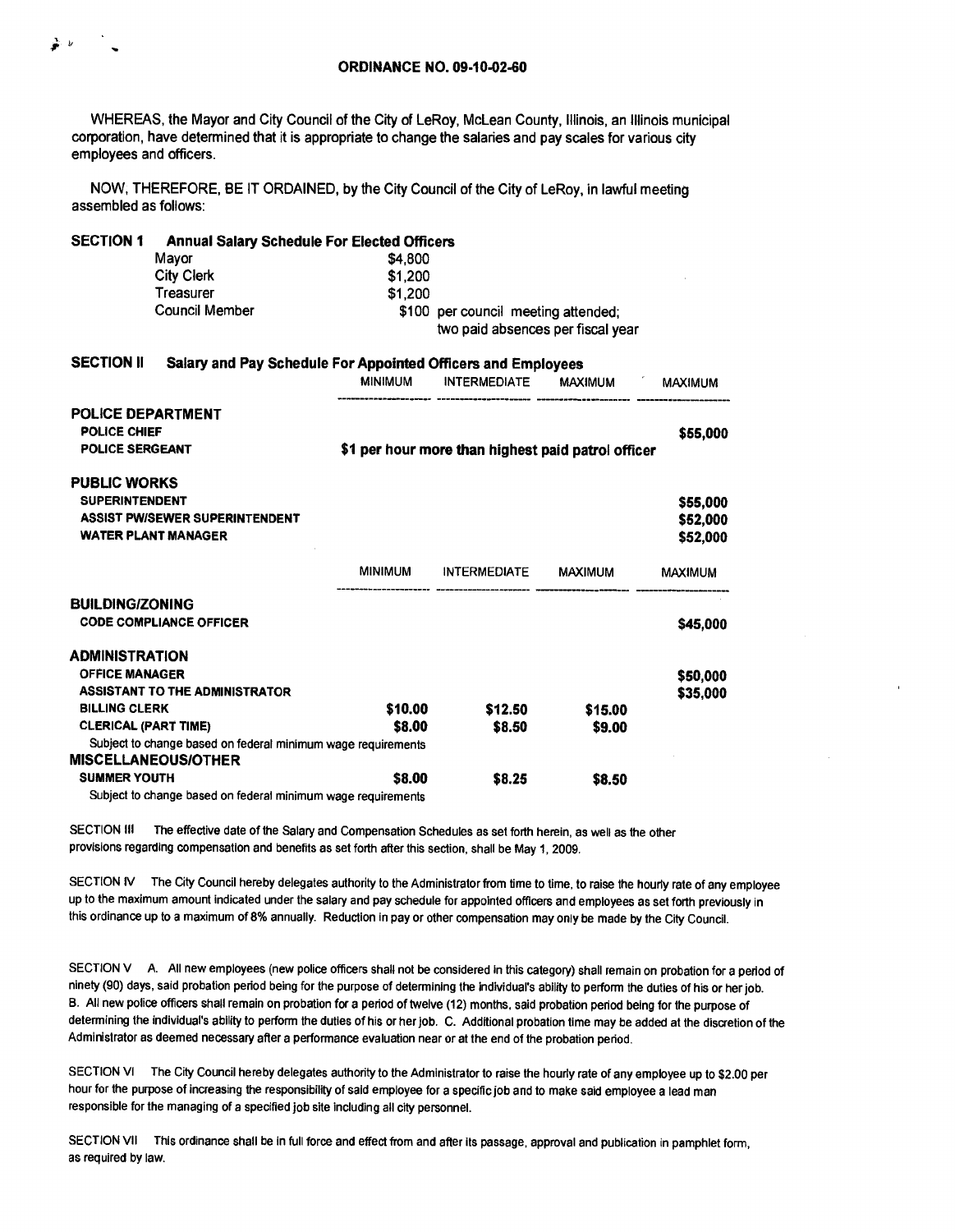PASSED by the City Council of the City of Le Roy, Illinois, upon the motion

made by Dawn Thompson, and seconded by Boyd Denner by roll call vote on the 19<sup>th</sup>

day of October, 2009 as follows

Aldermen elected 8 Aldermen Present 8

Voting Aye:

f,

Dawn Thompson, Boyd Denner, John Haney, Shirley Chancellor, T. A. Whitsitt, and Dawn Hanafin

Voting Nay: Julie Duncan and Nancy Bentley

Absent: None

Abstain: None

Other: None

And deposited and filed in the office of the City Clerk in said municipality on the  $19<sup>th</sup>$ day of October, 2009.

<u>arcum</u>

Sue Marcum, City Clerk of the City of Le Roy Mc Lean County, Illinois

APPROVED BY the Mayor of the City of Le Roy, Illinois, this  $19<sup>th</sup>$  day of October, 2009

Steven M. Dec

McLean County, Illinois

ATTEST: (SEAL) ue Marcum

Sue Marcum, City Clerk of the City of Le Roy McLean County, Illinois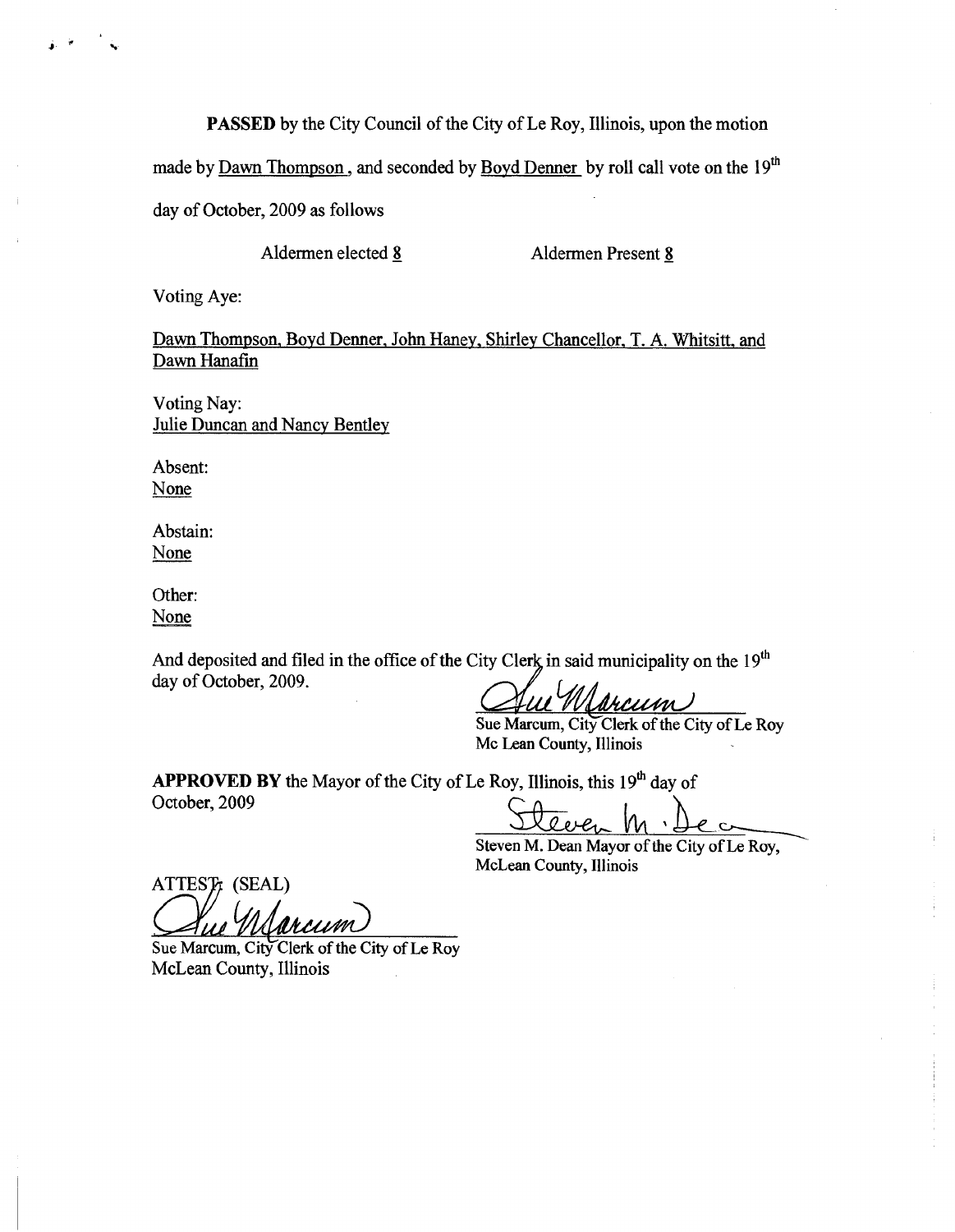### **CERTIFICATE**

I, Sue Marcum, certify that I am the duly appointed and acting municipal clerk of the City of Le Roy, of McLean County, Illinois.

I further certify that on October 19, 2009 the Corporate Authorities of such municipality passed and approved Ordinance No. 09-10-02-60 entitled:

#### A SALARY ORDINANCE

Which provided by its terms that it should be published in pamphlet form.

The pamphlet form of Ordinance No. 09-10-02-60, including the Ordinance and a

cover sheet thereof, was prepared, and a copy of such Ordinance was posted at the municipal building, commencing on October 19, 2009 and continuing for at least ten days thereafter. Copies of such Ordinance were also available for public inspection upon request in the office of the municipal clerk.

Dated at Le Roy, Illinois this  $19<sup>th</sup>$  day of October, 2009

(SEAL)

 $e^{i\omega t}$ 

Marcum

Municipal Clerk